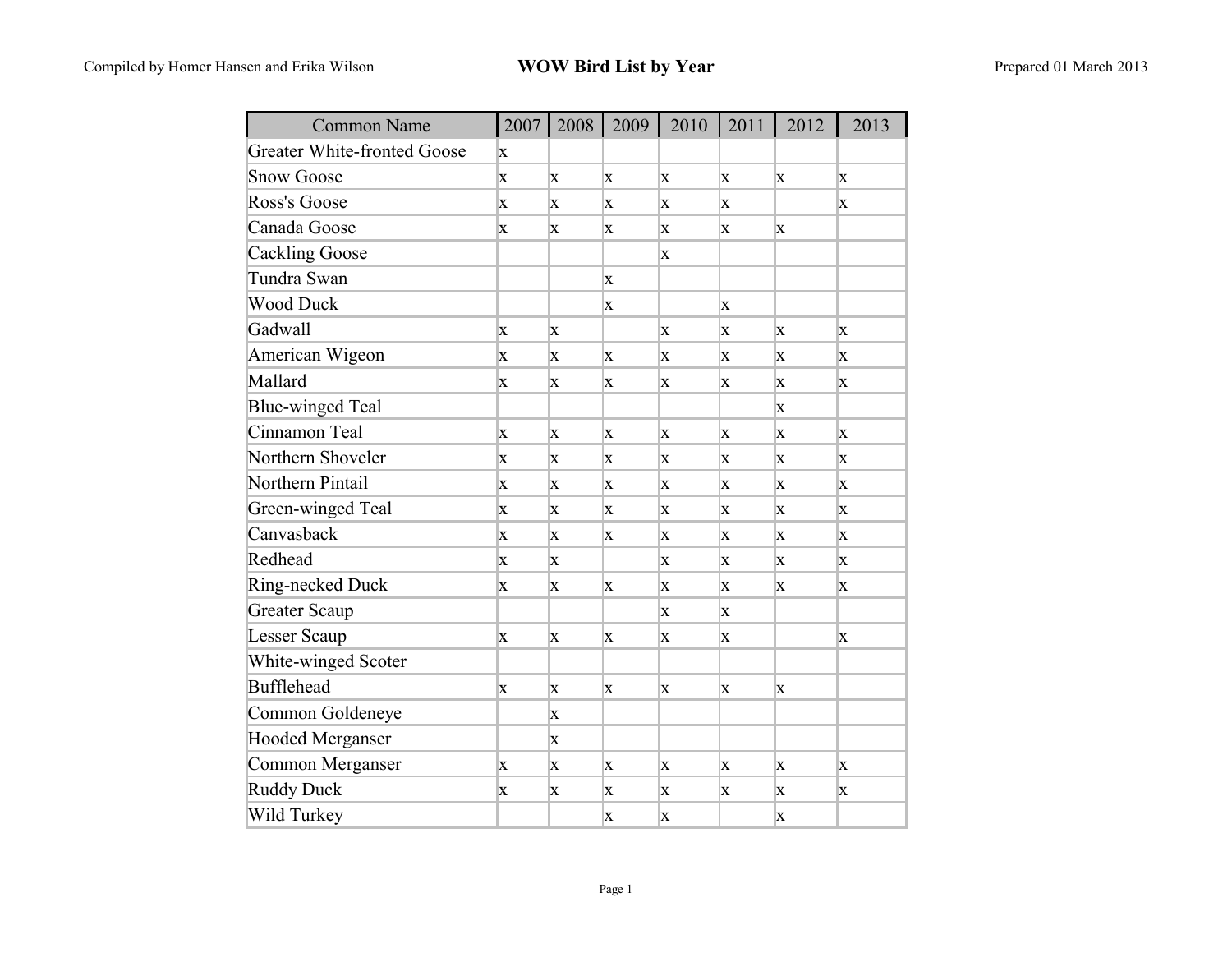| <b>Common Name</b>        |              | 2007   2008  | 2009         | 2010         | 2011        | 2012        | 2013         |
|---------------------------|--------------|--------------|--------------|--------------|-------------|-------------|--------------|
| <b>Scaled Quail</b>       | X            | X            | X            | X            | X           | X           | X            |
| Gambel's Quail            | X            | $\mathbf{x}$ | X            | X            | X           | X           | X            |
| Montezuma Quail           | $\mathbf{X}$ |              |              |              |             |             |              |
| Pied-billed Grebe         | X            | X            | X            | X            |             | X           | X            |
| <b>Eared Grebe</b>        | X            | X            | X            | X            |             | X           | X            |
| Western Grebe             |              |              |              | X            | $\mathbf x$ |             |              |
| Clark's Grebe             |              |              |              |              | X           |             |              |
| <b>American Bittern</b>   |              |              |              |              |             | X           | X            |
| <b>Great Blue Heron</b>   | $\mathbf{X}$ | $\mathbf x$  | $\mathbf x$  | $\mathbf{x}$ | $\mathbf x$ |             | $\mathbf{x}$ |
| <b>Great Egret</b>        |              |              |              | X            |             |             | X            |
| <b>Snowy Egret</b>        |              |              |              | X            |             |             |              |
| Cattle Egret              |              |              |              |              |             |             |              |
| Green Heron               |              |              | X            | X            |             |             |              |
| Black-crowned Night-Heron |              | X            | X            |              | X           | X           |              |
| White-tailed Kite         |              | X            |              |              |             |             |              |
| <b>Bald Eagle</b>         | $\mathbf{X}$ | X            | X            | $\mathbf{X}$ | X           | X           | X            |
| Northern Harrier          | X            | X.           | X            | $\mathbf{X}$ | X           | X           | X            |
| Sharp-shinned Hawk        | X            | X            | X            | X            | X           | X           | $\mathbf x$  |
| Cooper's Hawk             | X            | X            | X            | X            | X           | X           | X            |
| Northern Goshawk          |              |              | X            |              |             |             |              |
| Harris's Hawk             | X            | X            | $\mathbf x$  | X            | X           | $\mathbf x$ | $\mathbf x$  |
| Red-tailed Hawk           | X            | X            | X            | X            | X           | X           | X            |
| Ferruginous Hawk          | X            | X            | $\mathbf{X}$ | X            | X           | X           | X            |
| Rough-legged Hawk         |              | X            |              |              | X           |             |              |
| Golden Eagle              | X            |              | X            | X            | X           | X           | X            |
| Crested Caracara          |              |              | X            | $\mathbf{X}$ |             |             |              |
| American Kestrel          | X            | X            | X            | X            | X           | X           | X            |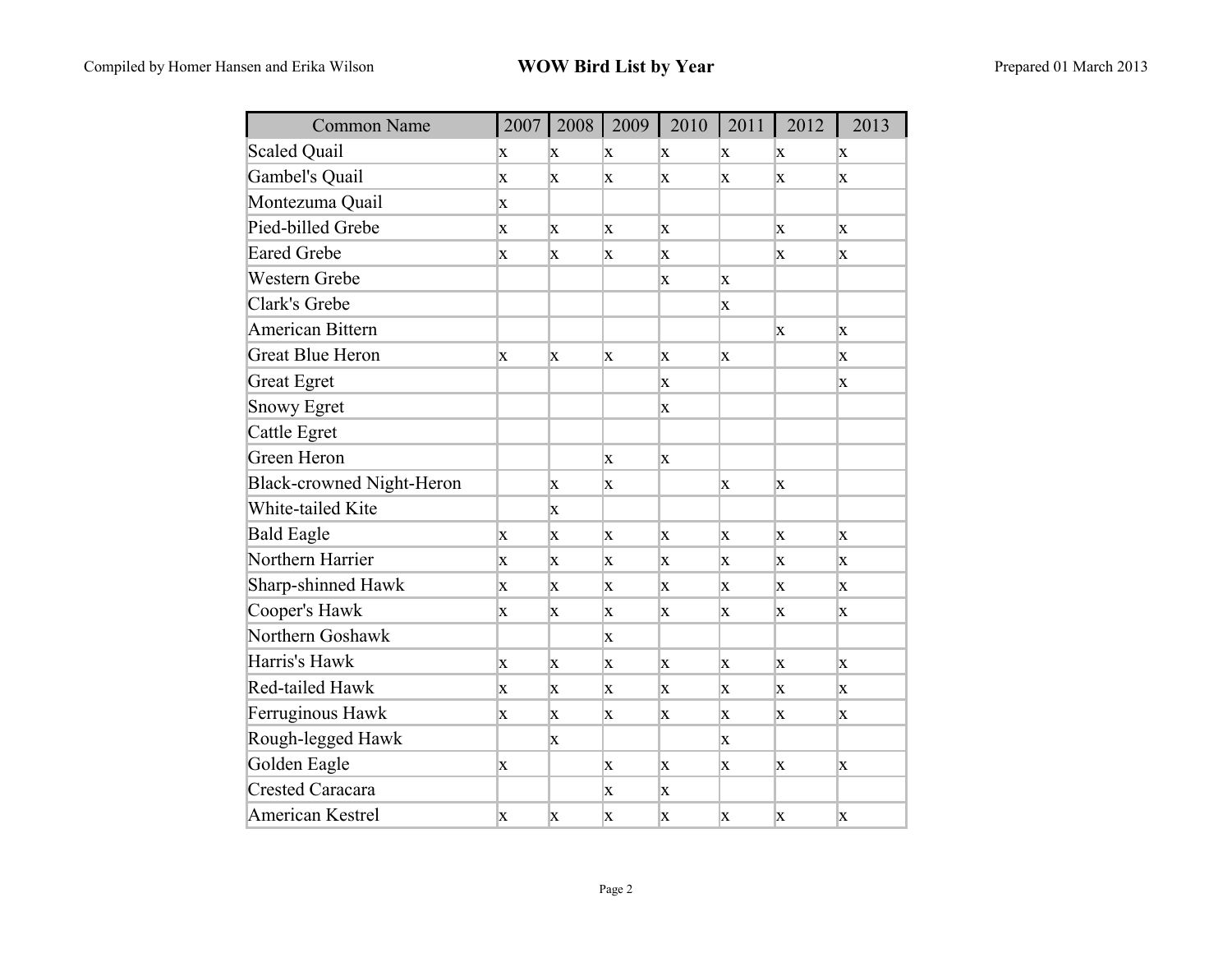| <b>Common Name</b>        | 2007 |   | 2008   2009  | 2010        | 2011 | 2012 | 2013        |
|---------------------------|------|---|--------------|-------------|------|------|-------------|
| Merlin                    | X    | X | X            | X           | X    | X    | X           |
| Peregrine Falcon          |      | X | X            | $\bf{X}$    | X    | X    |             |
| Prairie Falcon            | X    | X | X            | X           | X    | X    | X           |
| Virginia Rail             |      | X | X            | X           | X    | X    |             |
| Sora                      |      | X | X            | $\mathbf x$ | X    | X    | X           |
| American Coot             | X    | X | X            | X           | X    | X    | X           |
| Sandhill Crane            | X    | X | X            | X           | X    | X    | X           |
| Killdeer                  | X    | X | X            | X           | X    | X    | X           |
| Mountain Plover           |      | X |              | X           | X    |      | X           |
| <b>Greater Yellowlegs</b> |      |   | X            |             | X    | X    | X           |
| Spotted Sandpiper         | X    | X | X            | X           |      |      |             |
| Long-billed Curlew        | X    | X |              | $\mathbf x$ | X    | X    | X           |
| Western Sandpiper         |      |   |              | X           |      |      | X           |
| Least Sandpiper           | X    | X | X            | X           | X    | X    | X           |
| Long-billed Dowitcher     | X    | X | X            |             | X    | X    | X           |
| Wilson's Snipe            | X    | X | X            | X           |      |      | X           |
| Bonaparte's Gull          | X    |   |              |             |      |      |             |
| Ring-billed Gull          | X    |   |              | X           |      |      | X           |
| Rock Pigeon               | X    | X | X            | X           | X    | X    | X           |
| <b>Band-tailed Pigeon</b> |      | X |              |             |      |      | X           |
| Eurasian Collared-Dove    | X    | X | X            | $\mathbf X$ | X    | X    | X           |
| <b>White-winged Dove</b>  | X    | X | X            | X           | X    | X    | X           |
| Mourning Dove             | X    | X | $\mathbf{X}$ | X           | X    | X    | X           |
| Inca Dove                 |      | X |              |             | X    | X    | $\mathbf x$ |
| Ruddy Ground-Dove         |      |   |              | X           |      |      | X           |
| Greater Roadrunner        | X.   | X | X            | X           | X    | X    | X           |
| <b>Barn Owl</b>           | X    | X | X            | X           | X    | X    | X           |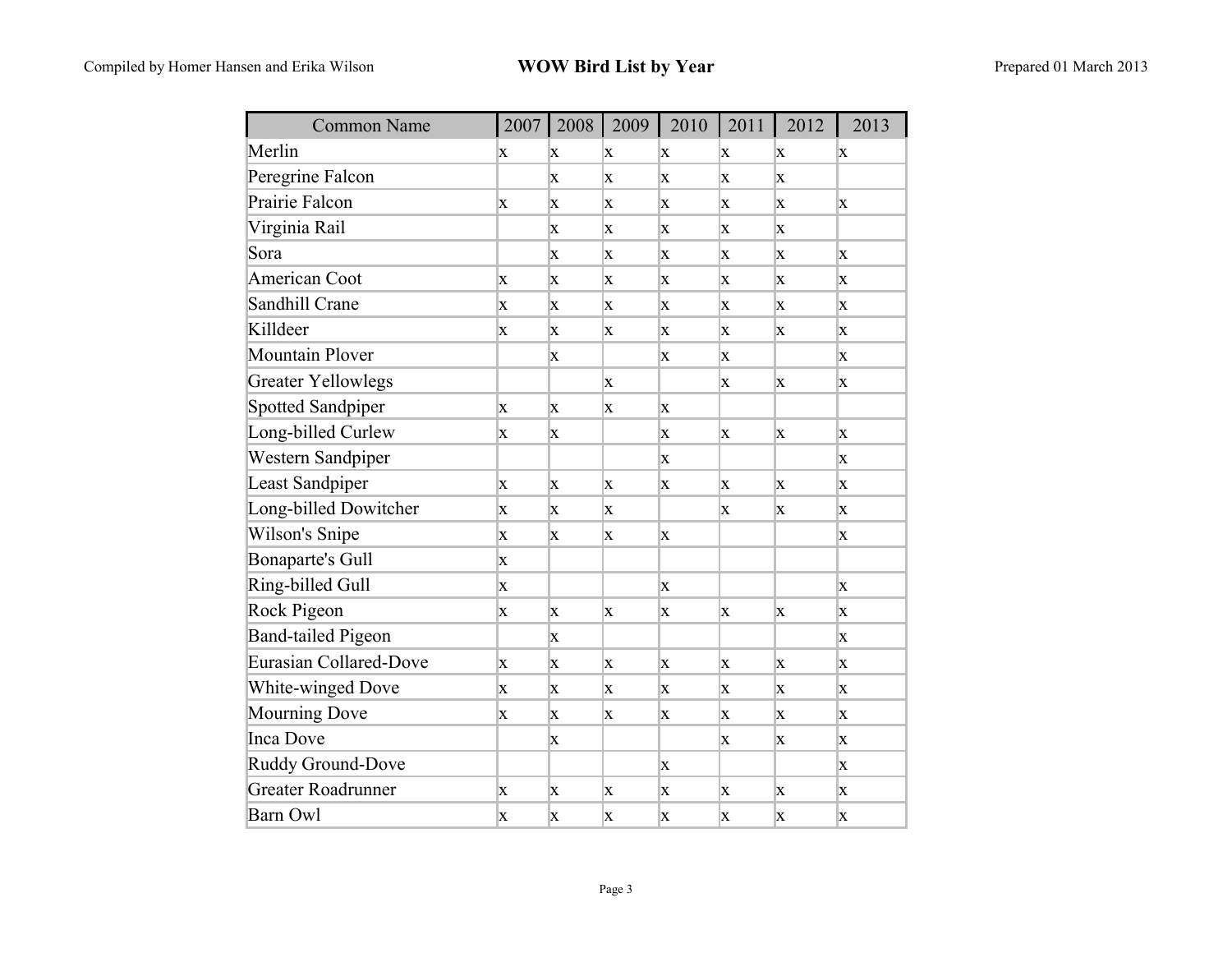| <b>Common Name</b>        |   | 2007   2008 | 2009 | 2010 | 2011 | 2012        | 2013        |
|---------------------------|---|-------------|------|------|------|-------------|-------------|
| Western Screech-Owl       |   |             |      | X    |      |             |             |
| <b>Great Horned Owl</b>   | X | X           | X    | X    | X    | X           | $\mathbf x$ |
| Northern Pygmy-Owl        |   |             |      |      |      |             | X           |
| <b>Burrowing Owl</b>      |   | X           | X    | X    |      |             |             |
| Long-eared Owl            |   | X           |      |      |      |             |             |
| Short-eared Owl           |   |             | X    |      |      | X           | X           |
| White-throated Swift      |   | X           |      | X    | X    | X           | X           |
| Blue-throated Hummingbird |   |             |      |      |      |             | X           |
| Magnificent Hummingbird   |   |             |      |      |      |             | X           |
| Anna's Hummingbird        |   |             |      |      | X    |             |             |
| <b>Belted Kingfisher</b>  |   | X           |      |      |      |             |             |
| Lewis's Woodpecker        |   |             |      |      |      | X           |             |
| Acorn Woodpecker          | X | X           | X    | X    | X    | X           | X           |
| Gila Woodpecker           | X | X           | X    | X    |      | X           |             |
| Williamson's Sapsucker    | X |             |      |      | X    | X           |             |
| Red-naped Sapsucker       | X | X           | X    | X    | X    | X           | X           |
| Ladder-backed Woodpecker  | X | X           | X    | X    | X    | X           | X           |
| Hairy Woodpecker          |   |             |      | X    |      |             | $\mathbf x$ |
| Arizona Woodpecker        | X | X           | X    | X    | X    | X           | X           |
| Northern Flicker          | X | X           | X    | X    | X    | X           | X           |
| Hammond's Flycatcher      |   | X           |      |      |      |             |             |
| <b>Gray Flycatcher</b>    |   |             | X    |      |      | X           |             |
| <b>Black Phoebe</b>       | X | X           | X    | X    | X    | X           | X           |
| Say's Phoebe              | X | X           | X    | X    | X    | X           | X           |
| Vermilion Flycatcher      | X | X           | X    | X    | X    | X           |             |
| Ash-throated Flycatcher   |   |             |      |      | X    |             |             |
| Loggerhead Shrike         | X | X           | X    | X    | X    | $\mathbf x$ | X           |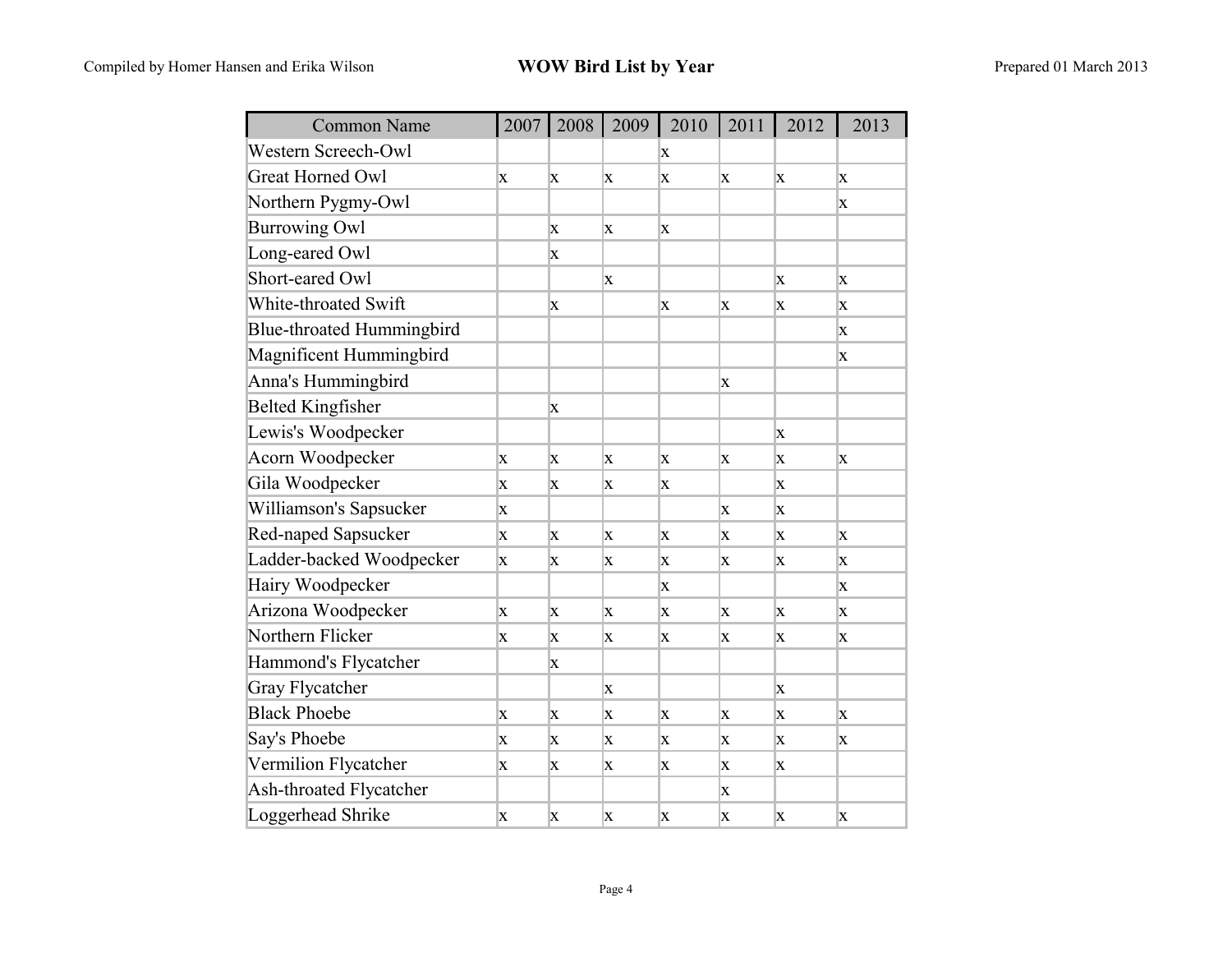| <b>Common Name</b>           | 2007         | 2008     | 2009         | 2010 | 2011        | 2012 | 2013 |
|------------------------------|--------------|----------|--------------|------|-------------|------|------|
| Plumbeous Vireo              |              |          |              |      | X           |      |      |
| Hutton's Vireo               |              | $\bf{X}$ | X            |      |             | X    | X    |
| Steller's Jay                |              | X        |              |      | X           | X    | X    |
| Western Scrub-Jay            |              | X        |              | X    |             |      | X    |
| Mexican Jay                  | X            | X        | X            | X    | X           | X    | X    |
| Pinyon Jay                   |              |          |              | X    |             |      |      |
| <b>American Crow</b>         |              | X        |              |      |             |      |      |
| Chihuahuan Raven             | X            | X        | X            | X    | X           | X    | X    |
| Common Raven                 | X            | X        | X            | X    | X           | X    | X    |
| <b>Horned Lark</b>           | X            | X        | X            | X    | X           | X    | X    |
| <b>Cliff Swallow</b>         |              | X        |              |      |             |      |      |
| Mexican Chickadee            | $\mathbf{X}$ | X        | $\mathbf{X}$ |      | $\mathbf X$ | X    | X    |
| <b>Bridled Titmouse</b>      | X            | X        | X            | X    | X           | X    | X    |
| Juniper Titmouse             |              | X        |              |      |             |      | X    |
| Verdin                       | X            | X        | X            | X    | X           |      | X    |
| <b>Bushtit</b>               |              | X        | X            | X    | X           | X    | X    |
| <b>Red-breasted Nuthatch</b> | X            | X        | X            |      | X           |      |      |
| White-breasted Nuthatch      | X            | X        | X            | X    | X           | X    | X    |
| Pygmy Nuthatch               | X            | X        |              |      |             |      |      |
| <b>Brown Creeper</b>         |              | X        |              | X    | X           | X    | X    |
| Cactus Wren                  | X            | X        | X            | X    | X           | X    | X    |
| <b>Rock Wren</b>             |              |          | X            | X    | X           | X    | X    |
| Canyon Wren                  | X            |          | X            |      |             | X    | X    |
| Bewick's Wren                | X            | X        | $\mathbf{X}$ | X    | X           | X    | X    |
| House Wren                   | X            |          | X            |      |             | X    |      |
| Marsh Wren                   |              | X        | X            | X    | X           | X    | X    |
| Golden-crowned Kinglet       |              | X        | X            |      |             |      |      |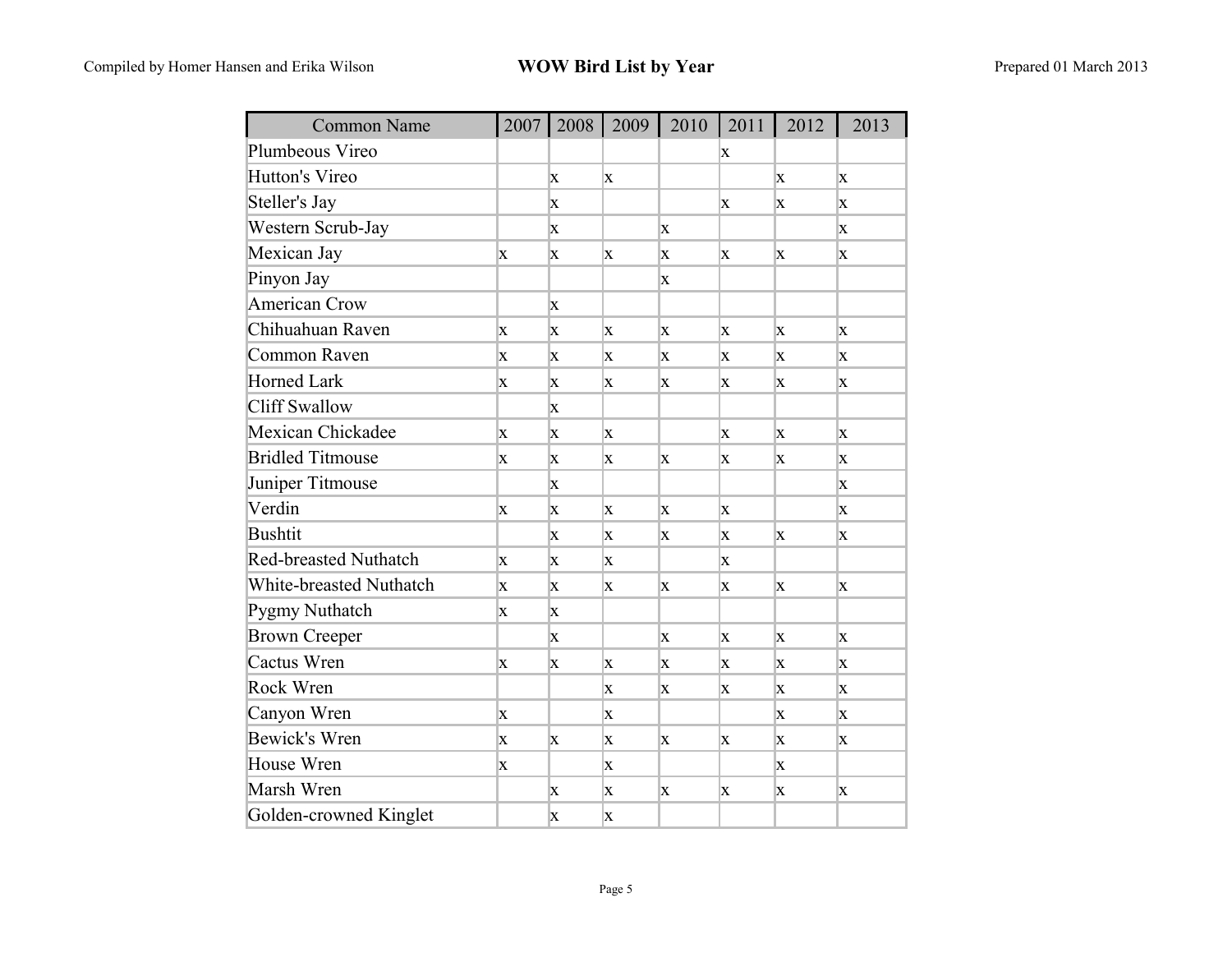| <b>Common Name</b>                 | 2007         | 2008         | 2009         | 2010         | 2011 | 2012 | 2013         |
|------------------------------------|--------------|--------------|--------------|--------------|------|------|--------------|
| Ruby-crowned Kinglet               | X            | X            | X            | X            | X    | X    | X            |
| <b>Black-tailed Gnatcatcher</b>    |              | X            |              |              |      |      |              |
| Eastern Bluebird                   | $\mathbf X$  | X            | $\mathbf{X}$ |              |      |      | X            |
| <b>Western Bluebird</b>            | X            | X            | X            | X            | X    | X    | X            |
| Mountain Bluebird                  | X            |              |              | X            |      | X    |              |
| <b>Townsend's Solitaire</b>        | $\mathbf X$  |              |              | X            |      | X    | X            |
| Hermit Thrush                      | X            | X            | X            | X            | X    | X    | X            |
| American Robin                     | X            |              | X            | X            | X    | X    | X            |
| Northern Mockingbird               | $\mathbf{X}$ | X            | X            | X            | X    | X    | X            |
| Sage Thrasher                      | X            |              |              | X            |      | X    | X            |
| <b>Bendire's Thrasher</b>          | X            | X            | X            | X            | X    | X    | X            |
| Curve-billed Thrasher              | $\mathbf{X}$ | X            | X            | X            | X    | X    | $\mathbf x$  |
| Crissal Thrasher                   | X            | $\mathbf{X}$ | $\mathbf{X}$ | $\mathbf{X}$ | X    | X    | X            |
| European Starling                  |              | X            | X            | X            | X    | X    | X            |
| American Pipit                     | $\mathbf{X}$ | X            | X            | X            | X    | X    | $\mathbf{x}$ |
| Cedar Waxwing                      | X            |              |              |              | X    | X    | X            |
| Phainopepla                        | X            | X            | X            | X            | X    | X    | X            |
| Olive Warbler                      |              | X            | X            |              |      |      |              |
| Orange-crowned Warbler             |              | $\mathbf{x}$ |              |              | X    |      |              |
| Yellow-rumped Warbler              | X            | X            | X            | X            | X    | X    | X            |
| <b>Black-throated Gray Warbler</b> |              |              | X            |              |      |      |              |
| Townsend's Warbler                 |              |              | X            |              |      |      |              |
| Common Yellowthroat                | X            | X            | X            | X            | X    | X    | X            |
| <b>Painted Redstart</b>            | X            |              |              | X            |      |      | X            |
| Green-tailed Towhee                | X            | X            | $\mathbf{X}$ |              | X    | X    | X            |
| <b>Spotted Towhee</b>              | X            |              | X            | X            | X    | X    | X            |
| <b>Eastern Towhee</b>              |              | X            |              |              |      |      |              |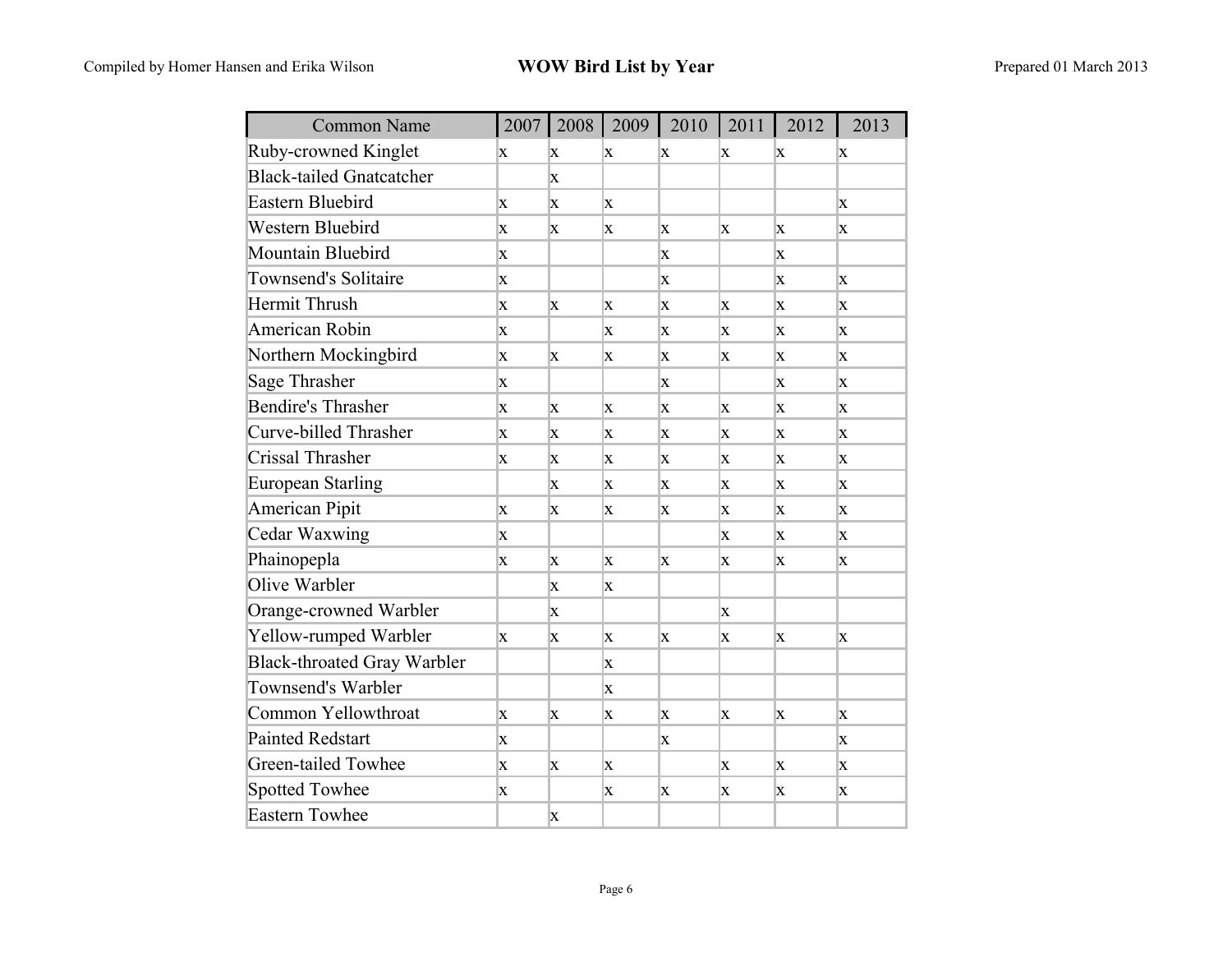| <b>Common Name</b>            | 2007        | 2008 | 2009        | 2010        | 2011        | 2012 | 2013        |
|-------------------------------|-------------|------|-------------|-------------|-------------|------|-------------|
| Canyon Towhee                 | X           | X    | X           | X           | X           | X    | X           |
| <b>Abert's Towhee</b>         |             |      |             |             |             |      | X           |
| Cassin's Sparrow              |             |      | X           |             | X           | X    |             |
| Rufous-crowned Sparrow        |             | X    |             | X           | X           |      | X           |
| Chipping Sparrow              | X           | X    | X           | X           | X           | X    | X           |
| Clay-colored Sparrow          |             |      |             | X           | X           |      |             |
| <b>Brewer's Sparrow</b>       | X           | X    | X           | X           | X           | X    | X           |
| <b>Black-chinned Sparrow</b>  | X           |      | X           |             | X           | X    | X           |
| <b>Vesper Sparrow</b>         | $\mathbf x$ | X    | X           | <b>X</b>    | $\mathbf x$ | X    | X           |
| Lark Sparrow                  | X           | X    | X           |             | X           | X    |             |
| <b>Black-throated Sparrow</b> | X           | X    | X           | X           | X           | X    | X           |
| <b>Sage Sparrow</b>           | X           | X    | X           | X           | X           | X    | X           |
| <b>Lark Bunting</b>           | X           | X    | X           | X           | X           | X    | X           |
| Savannah Sparrow              | X           | X    | X           | X           | X           | X    | X           |
| <b>Grasshopper Sparrow</b>    | X           |      | X           |             | X           |      |             |
| <b>Baird's Sparrow</b>        |             |      |             |             | X           |      |             |
| Fox Sparrow                   |             |      |             |             |             |      | X           |
| <b>Song Sparrow</b>           | $\mathbf x$ | X    | $\mathbf x$ | $\mathbf x$ | $\mathbf x$ | X    | X           |
| Lincoln's Sparrow             | X           |      | X           | X           | X           | X    | X           |
| <b>Swamp Sparrow</b>          |             |      |             |             | X           |      | X           |
| White-throated Sparrow        |             |      |             |             |             |      | $\mathbf X$ |
| Harris's Sparrow              |             |      |             |             |             |      | X           |
| White-crowned Sparrow         | X           | X    | X           | X           | X           | X    | X           |
| Golden-crowned Sparrow        |             |      |             |             |             |      |             |
| Dark-eyed Junco               | X           | X    | X           | X           | X           | X    | X           |
| Yellow-eyed Junco             |             | X    | X           | X           | X           | X    | X           |
| McCown's Longspur             |             | X    |             |             |             | X    | X           |